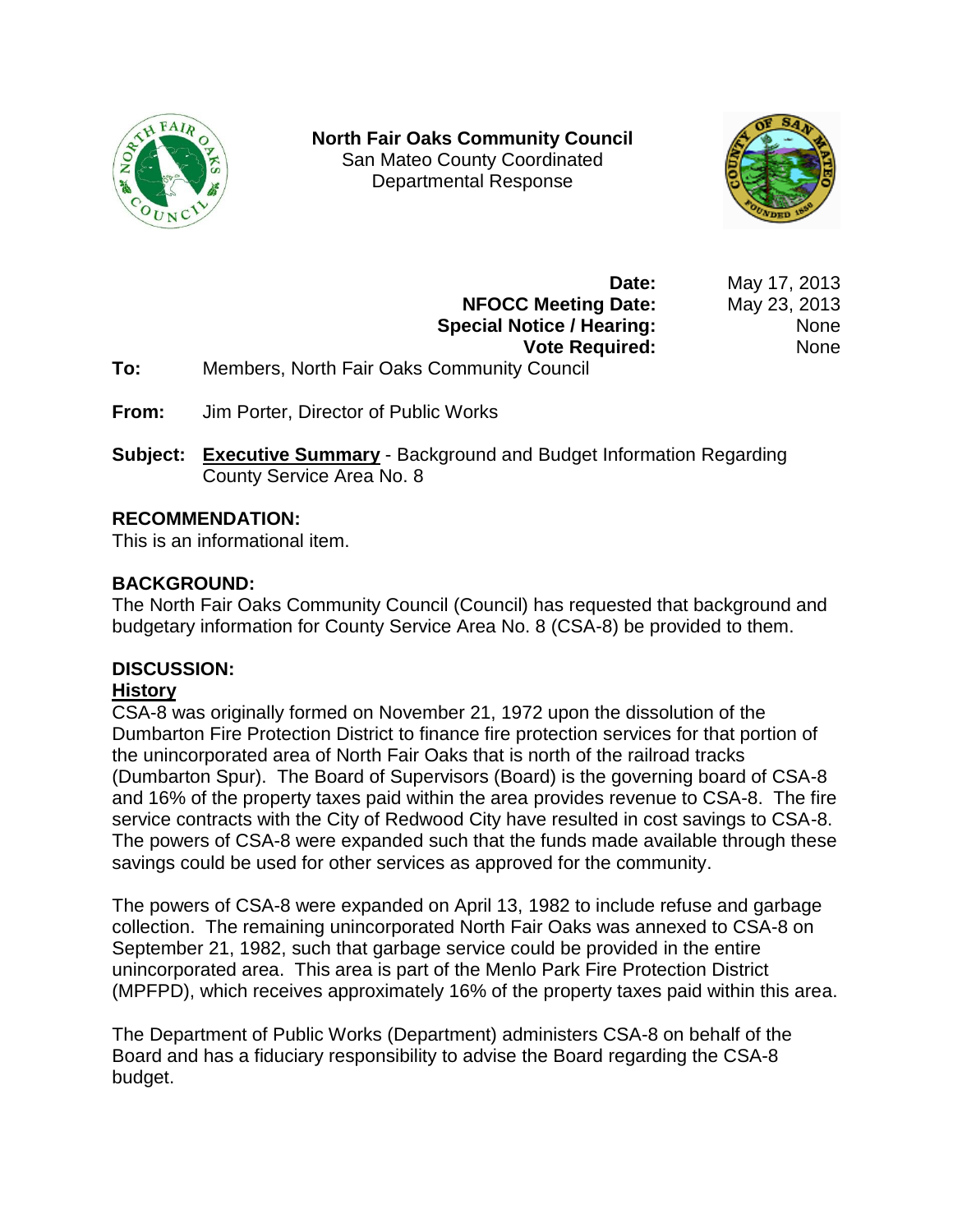#### **Local Agency Formation Commission (LAFCo) Municipal Sphere Review and Sphere of Influence Update for the City of Redwood City, County Service Area 8 and Related County-governed Districts (Report) dated January 10, 2011**

The above named Report evaluated the active services of CSA-8, which included:

- Garbage collection (CSA-8 wide)
- Community Policing (CSA-8 wide)
- Fire Protection and Emergency Response (CSA-8 Fire Subzone)
- Graffiti abatement (CSA-8 wide)
- Playground Maintenance (Garfield benefits CSA-8 residents)
- Fair Oaks Community Center (benefits CSA-8 residents)

The Report states that if the Board determines that additional services should be provided, the Board must apply to LAFCo. The application must include a plan for service and budget.

### **CSA-8 Budget**

CSA-8 has two main sources of revenue – property taxes and garbage charges – and also receives interest on its fund balance and garbage franchise fee revenue. The FY 2011-12 expenditures for the active services exceeded the annual property tax revenue by \$58,396.

# **Services Approved for the Community**

Board actions regarding the use of CSA-8 property tax revenue for services other than fire protection have been based on determinations that the services or projects benefit the broader North Fair Oaks community.

# **Council Input on Requested Services**

There are two avenues that the Council has used to make recommendations on proposed services. Your Council has made recommendations to the Board regarding:

- 1.) specific programs to be financed with CSA-8 funds; and
- 2.) general programs which did not include or identify the source of funding for the program

Your Council can continue to use the specific or general recommendation format that has been used in the past, or develop more specific or general recommendations that can be presented to the Board for their consideration. If the Board determines that additional services should be provided by CSA-8, the Board must apply to LAFCo for activation of the additional services with a plan for providing the service and a budget.

# **FISCAL IMPACT:**

There is no fiscal impact as this is an informational item.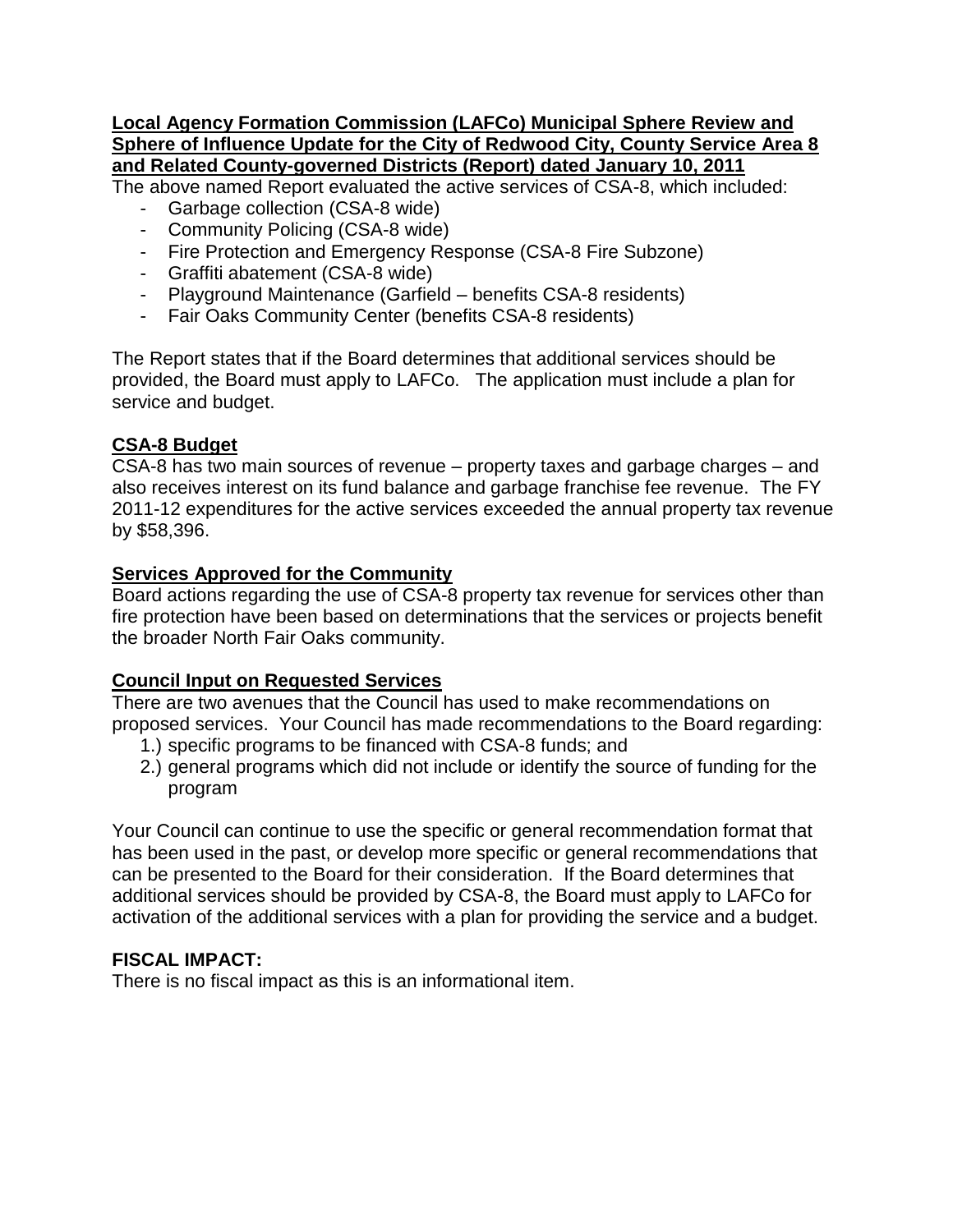

**North Fair Oaks Community Council** San Mateo County Coordinated Departmental Response



**Date:** May 17, 2013 **NFOCC Meeting Date:** May 23, 2013 **Special Notice / Hearing:** None **Vote Required:** None

- **To:** Members, North Fair Oaks Community Council
- **From:** Jim Porter, Director of Public Works

**Subject:** Background and Budget Information Regarding County Service Area No. 8

# **RECOMMENDATION:**

This is an informational item.

# **BACKGROUND:**

The North Fair Oaks Community Council (Council) has requested that background and budgetary information for County Service Area No. 8 (CSA-8) be provided to them.

Attached is a letter from the Department of Public Works (Neil R. Cullen, Director of Public Works), dated March 1, 2002, which responded to a prior request from the Council for budgetary information specific to CSA-8. The letter provided background information, described established procedures, and answered questions posed by the Council. The information conveyed in the letter relative to the background, process, and administration of CSA-8 is consistent with current CSA-8 operations. This report presents information similar to what was contained in the referenced letter with additional and updated information.

# **DISCUSSION:**

# **History**

CSA-8 was originally formed on November 21, 1972 upon the dissolution of the Dumbarton Fire Protection District to finance fire protection services for that portion of the unincorporated area of North Fair Oaks that is north of the railroad tracks (Dumbarton Spur). The Board of Supervisors (Board) is the governing board of CSA-8. Financing this service was by the levying of a property tax. The amount of property taxes collected varied in any given year until the passage of Proposition 13, which amended the State Constitution and set a fixed property tax rate. The amount of property tax funds that CSA-8 receives, as well as, the property tax funds that other governmental agencies that had a tax rate prior to Proposition 13 receive, is now based on a formula and represents a percentage of the fixed rate per \$100 of assessed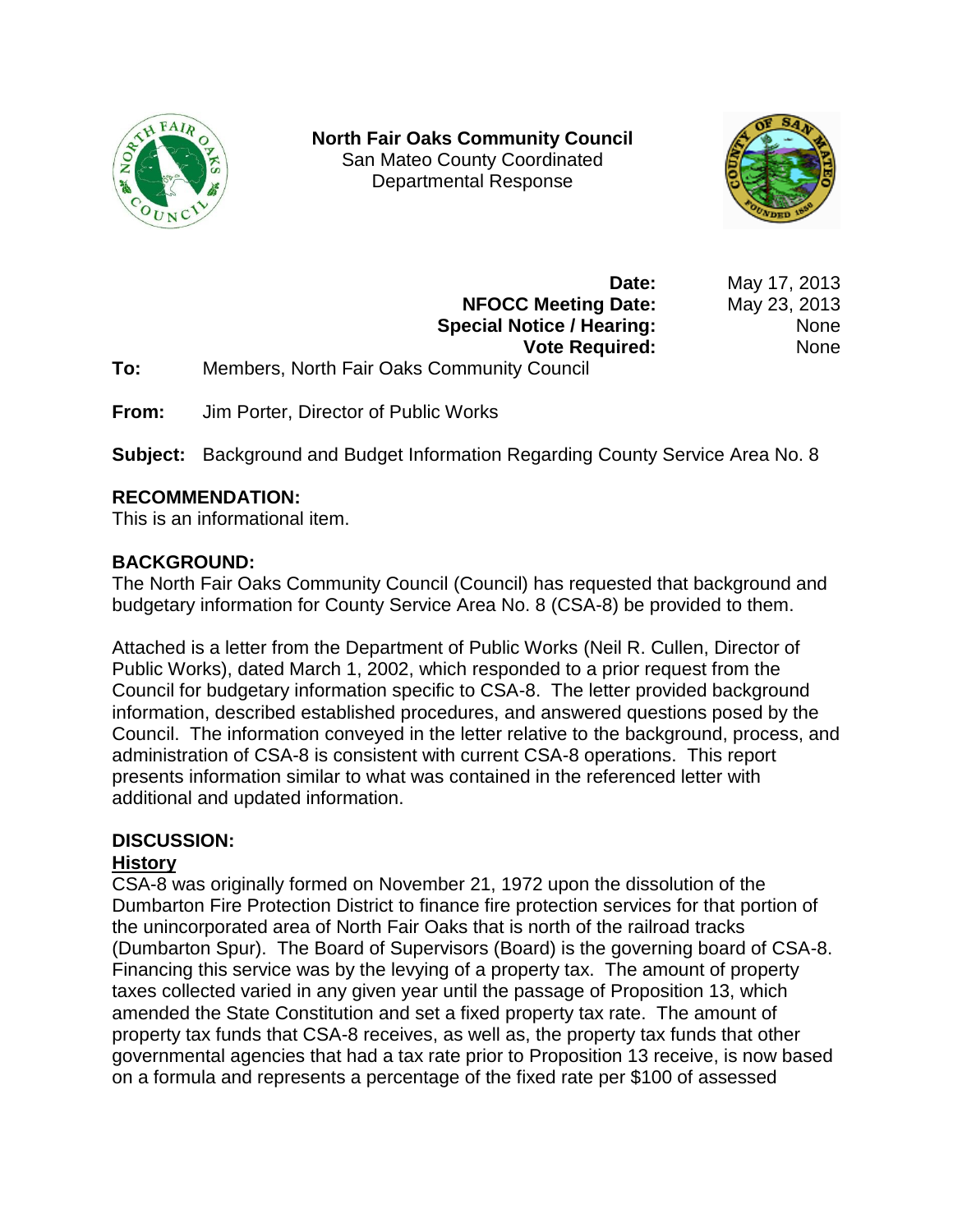valuation that is levied on property. In general, CSA-8 receives 16% of the property taxes paid within the area described above.

The powers of CSA-8 were expanded on April 13, 1982 to include refuse and garbage collection as the community was concerned that a significant portion of the properties in North Fair Oaks was not subscribing to garbage service and that garbage was not being collected in the area.

On September 21, 1982 annexation of the remaining unincorporated North Fair Oaks to CSA-8 occurred such that garbage service could be provided in the entire unincorporated area. There was no property tax exchange because garbage collection is an enterprise activity. Additionally, this area is part of the Menlo Park Fire Protection District (MPFPD), which receives approximately 16% of the property taxes paid within this area and MPFPD provides service from Station No. 5 located on Fair Oaks and Fifteenth Avenues. Property tax revenue is a relevant distinction between the area that was originally designated as CSA-8 (north of Dumbarton Spur) versus the area annexed later (south of Dumbarton Spur).

A fire service contract with the City of Redwood City was executed on November 18, 1997 which resulted in cost savings to CSA-8. However, there are no provisions for reducing the tax rate as provided by Proposition 13. Therefore, the Board, through the required public process, expanded the powers of CSA-8 in order that the funds made available through the savings on the fire service contract could be used for other services as approved for the community.

On June 19, 2007 the County and City of Redwood City executed a subsequent 15-year fire service contract with a term from July 1, 2007 through June 30, 2022. The contract specifies that the payment of up to 32% of the property tax revenue received from CSA-8 Fire Protection Subzone be paid to the City. Attached is Exhibit C "Map of CSA 8 Fire Protection Sub-Zone" from the contract. This payment structure continues to create a surplus of property tax revenue compared to the required payment.

### **CSA-8 Administration**

The Department of Public Works (Department) administers CSA-8 on behalf of the Board and the Department's fiduciary responsibility is to advise the Board:

- a.) that sufficient funds are available in CSA-8 to finance the services that it has contracted for (ie. fire and garbage); and
- b.) that the proposal to use the funds collected are in keeping with the intended use for which the funds are being collected.

Tax revenues and the garbage revenues are tracked and differentiated in order to insure that the expenses financed with the fees collected for garbage service are related to that service.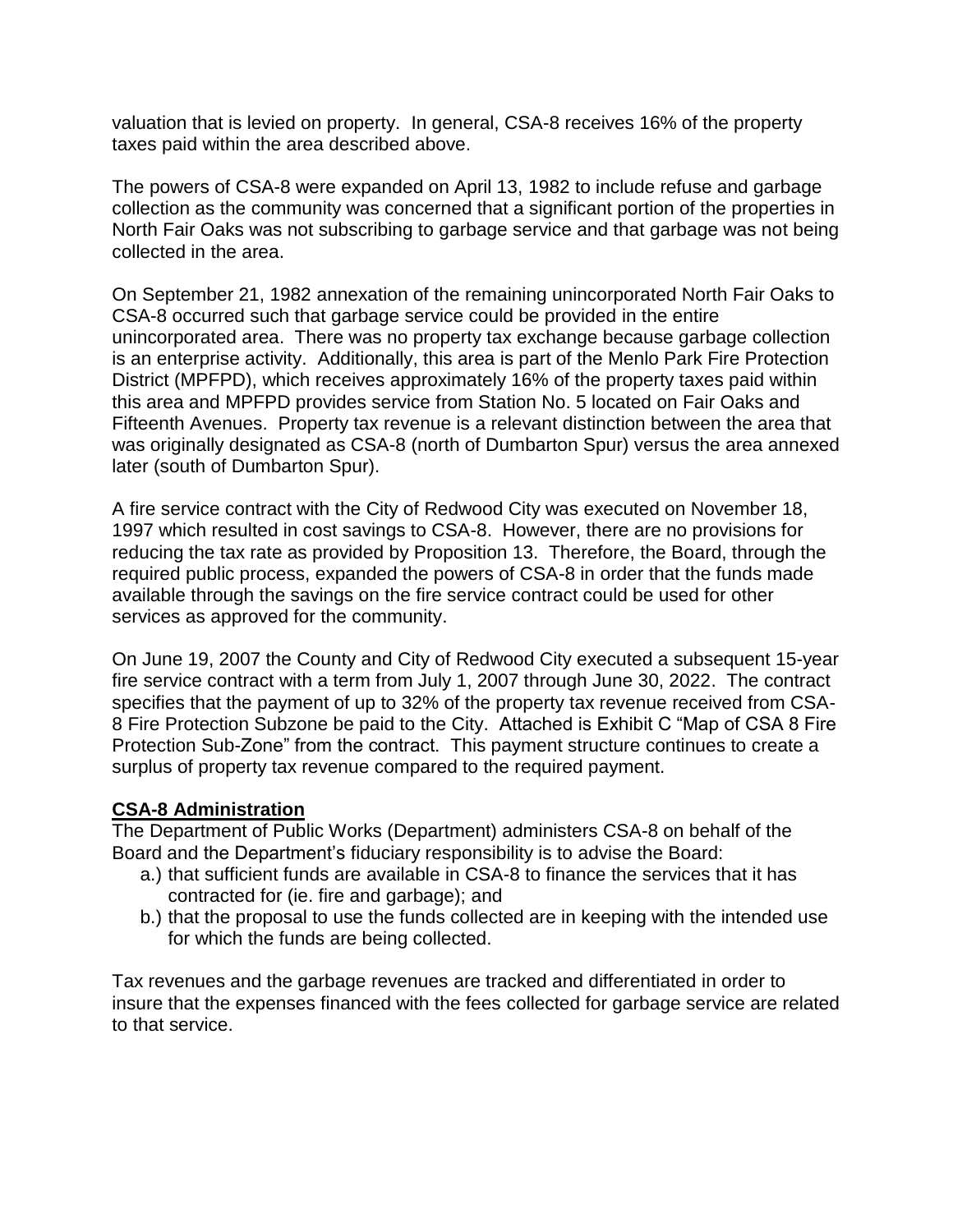#### **Local Agency Formation Commission (LAFCo) Municipal Sphere Review and Sphere of Influence Update for the City of Redwood City, County Service Area 8 and Related County-governed Districts (Report) dated January 10, 2011**

The above named Report evaluated the active services of CSA-8, which included:

- Garbage collection (CSA-8 wide)
- Community Policing (CSA-8 wide)
- Fire Protection and Emergency Response (CSA-8 Fire Subzone)
- Graffiti abatement (CSA-8 wide)
- Playground Maintenance (Garfield benefits CSA-8 residents)
- Fair Oaks Community Center (benefits CSA-8 residents)

The Report states that if the Board determines that additional services should be provided, the Board must apply to LAFCo. The application must include a plan for service and budget. Pages 36-39 from the Report are attached. The Report can found in its entirety on the LAFCo website at: http://www.co.sanmateo.ca.us/portal/site/lafco

# **CSA-8 Budget**

CSA-8 has two main sources of revenue – property taxes and garbage charges – and also receives interest on its fund balance and garbage franchise fee revenue. A fund balance is necessary to provide cash flow for CSA-8 since it receives revenues only twice per year when tax revenues are distributed. This is also true of the garbage charges as they are also collected together with property taxes.

The Fund Balance for CSA-8 was \$4,135,573 at the end of FY 11-12. The Fund Balance includes CSA-8 Fire Subzone (\$3,296,621) and CSA-8 Garbage (\$838,952).

The following table lists the FY 2011-12 CSA-8 active services expenditures paid by CSA-8 property tax revenue, property tax revenue received, and the net impact to CSA-8 property tax balance. As indicated below, the annual expenditures for the active services exceeded the annual property tax revenue by \$58,396.

| <b>Active Services of CSA-8</b>                              | FY 2011-12<br><b>Actuals</b> |
|--------------------------------------------------------------|------------------------------|
| Fire Protection and Emergency Response (CSA-8 Fire           | \$258,386                    |
| Subzone)                                                     |                              |
| Community Policing (CSA-8 wide)                              | 198,500                      |
| Fair Oaks Community Center (benefits CSA-8 residents)        | 287,369                      |
| Graffiti abatement (CSA-8 wide)                              | 26,339                       |
| Playground Maintenance (Garfield - benefits CSA-8 residents) | 32,694                       |
| <b>Total Expenditures for Active Services</b>                | \$802,288                    |
| Property Tax Revenue for FY 2011-12                          | \$743,892                    |
| <b>Expenditures Exceeding Property Tax Revenue</b>           | (\$58,396)                   |

### **Services Approved for the Community**

The Board, acting as the governing board of CSA-8, approves the yearly budget for CSA-8. Board actions regarding the use of CSA-8 property tax revenue for services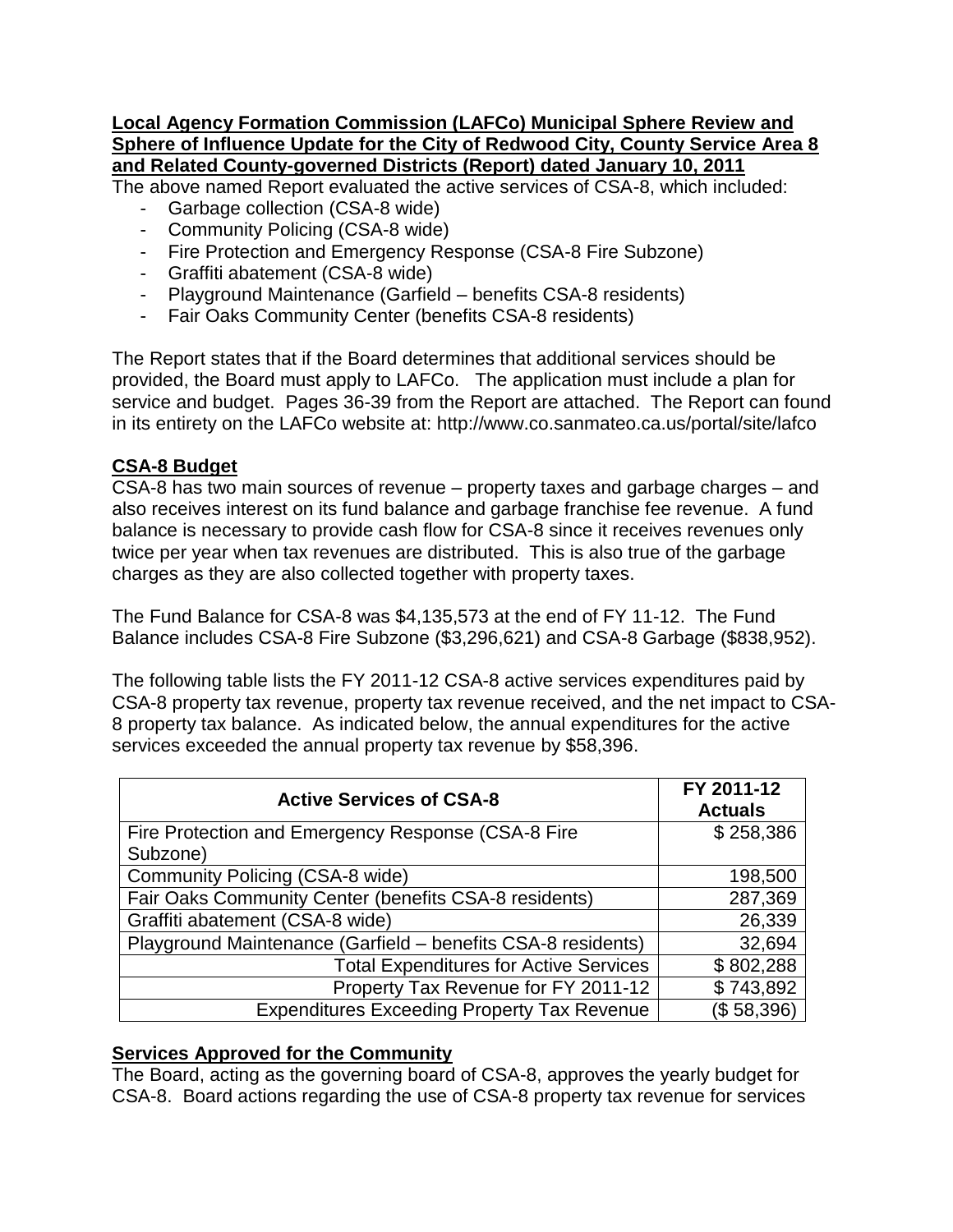other than fire protection have been based on determinations that the services or projects benefit the broader North Fair Oaks community. The additional services that have been approved by the Board have been either through the yearly budget process or by a separate action of the Board.

Services approved by the Board have included: Fire Contracts, Community Policing, Operations and Maintenance costs of the Fair Oaks Community Center, Garfield School playground maintenance, graffiti abatement, youth afterschool programs at Fair Oaks and Garfield Schools, Garfield School park/picnic facilities, reconstruction of Taft School play field, drainage improvements, Fair Oaks School landscape maintenance, Middlefield Road streetscape improvements, Middlefield Road tree maintenance, Middlefield Road Street Fair signs, Festival Cultural de la Middlefield, and Garfield School field construction.

# **Past Council Input on Requested Services**

Your Council had previously asked how it can have input into the services that CSA-8 can provide to the community. Consistent with the previously defined process, there are two avenues that your Council has used to make recommendations on proposed services. Your Council has made recommendations to the Board regarding:

- 1.) specific programs to be financed with CSA-8 funds; and
- 2.) general programs which did not include or identify the source of funding for the program

Examples of specific recommendations are the adjustment in the rates for garbage collection or garbage service that your Council has reviewed and recommended in the past, and the recommended use of CSA-8 funds for specific streetscape elements for the Middlefield Road Project which has been expensed each fiscal year. An example of a general program recommended and supported by your Council is the Community Policing program, which is an annual expenditure of CSA-8 funds.

### **Future Council Input on Proposed Services**

Your Council may have other services, programs, or projects that you are interested in seeing provided in the North Fair Oaks area which require financing. Your Council can continue to use the specific or general recommendation format that has been used in the past, or develop more specific or general recommendations that can be presented to the Board for their consideration. The Department recommends that your Council discuss specific program recommendations with Supervisor Slocum or his staff early in your deliberations. This will allow the Council to determine early on if there is support for the specific program at the Board level and also allow staff sufficient time to evaluate the cost impact on the CSA-8 budget, in light of the other on-going programs and the fiscal constraints of CSA-8 as described above. If the Board determines that additional services should be provided by CSA-8, the Board must apply to LAFCo for activation of the additional services with a plan for providing the service and a budget.

The financial information presented above demonstrates that the active services funded in FY 2011-12 by the CSA-8 property taxes exceeded the revenue. This means that the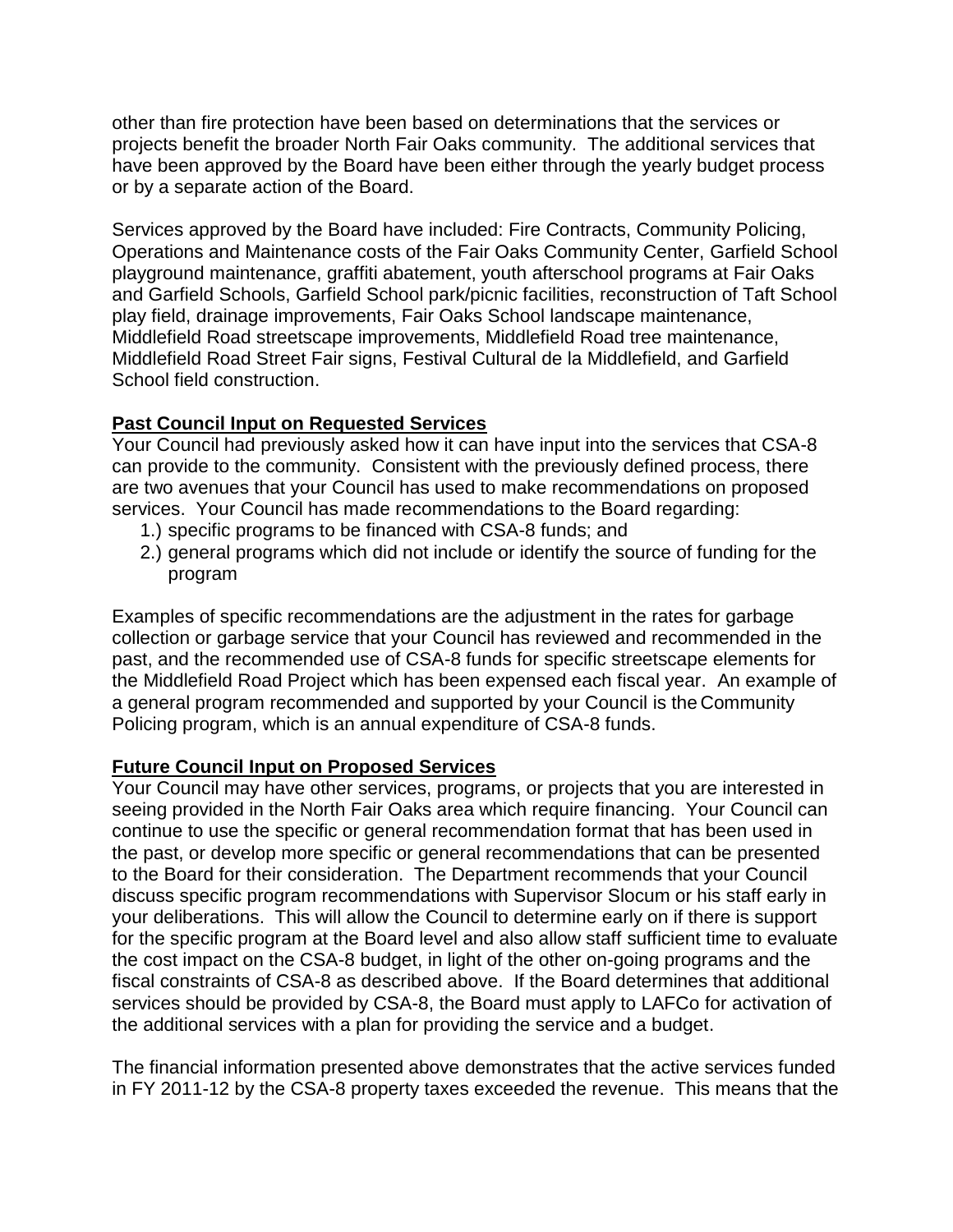fund balance must be used annually to pay for these obligations. It would be fiscally irresponsible to recommend on-going support of additional programs or services without the offsetting revenue or decrease in the financial support to existing services. It may be most appropriate for recommended programs or services to be one-time projects that do not require on-going financial support.

# **FISCAL IMPACT:**

There is no fiscal impact as this is an informational item.

Encl: Letter to Dale Miller, Chair, North Fair Oaks Council, from the Department of Public Works (Neil R. Cullen, Director of Public Works), dated March 1, 2002

"Map of CSA 8 Fire Protection Sub-Zone" Exhibit C to County-City of Redwood City Fire Contract, executed June 19, 2007.

Pages 36-39 (County Service Area 8 section) excerpt from the LAFCo Report, dated January 11, 2011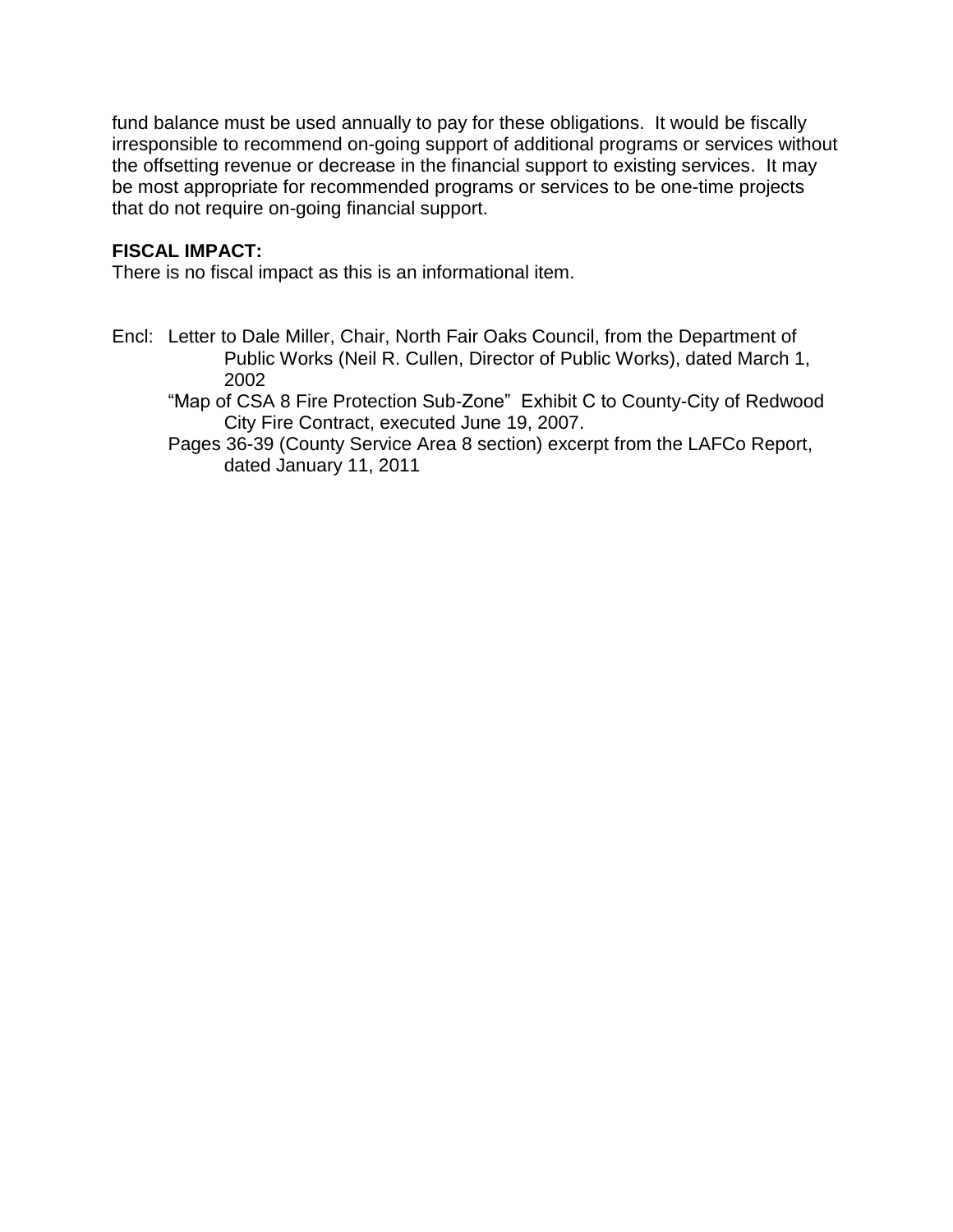**Department of Public Works** BOARD OF SUPERVISORS



MARK CHURCH RICHARD S. GORDON JERRY HILL ROSE JACOBS GIBSON MICHAEL D, NEVIN

NEIL R, CULLEN DIRECTOR

COUNTYOF SAN MATEO

555 COUNTY CENTER, 5™ FLOOR • REDWOOD CITY • CALIFORNIA 94063-1665 • PHONE (650) 363-4100 • FAX (650) 361-8220

March 1, 2002

Mr. Dale Miller, Chair North Fair Oaks Council  $411.9<sup>th</sup>$  Avenue Menlo Park, CA 94025

Dear Mr. Miller:

# Re: Revenues of County Service Area No 8 - North Fair Oaks Area

Attached is the summary that your Council requested at your regular meeting of February 2I, 2002, of County Service Area No 8's (CSA8) revenues for the last two fiscal years. CSA8 has two main sources of revenues - property taxes and garbage charges - and also receives interest on its fund balance. A fund balance is necessary to provide cash flow for CSAS since it receives revenues only twice a year when tax revenues are distributed. This is also true of the garbage charges as they are also collected together with property taxes.

The following information is being provided to bring the new council members up to date with regards to the financing of CSA8, the services that it finances and to address the other questions asked by your Council.

#### **History**

CSAS was originally formed to finance fire protection services for that portion of the unincorporated area of North Fair Oaks that is north of the railroad tracks (Dumbarton Spur). The method of financing this service was by the levy of a property tax. The amount of property taxes collected would vary in any given year until the passage of Proposition 13, which amended the State Constitution and set a fixed property tax rate. The amount of property tax funds that CSA8 receives, as well as the property tax funds that other government agencies that had a tax rate prior to Proposition 13 receive, is now based on a formula and represents a percentage of the fixed rate per \$100 of assessed valuation that is levied on property.

The powers of CSA8 were expanded in 1982 as the community was concerned that a significant portion of the property in North Fair Oaks was not subscribing to garbage service and that garbage was not being collected in the area. The boundary of CSA8 was also expanded for gatbage service to include the portion of the unincorporated area ofNorth Fair Oaks to the south of the Dumbarton Spur. The expanded powers allowed the CSA to enter into a contract for gatbage collection for the expanded area and levy a charge per parcel that is also collected with the property taxes.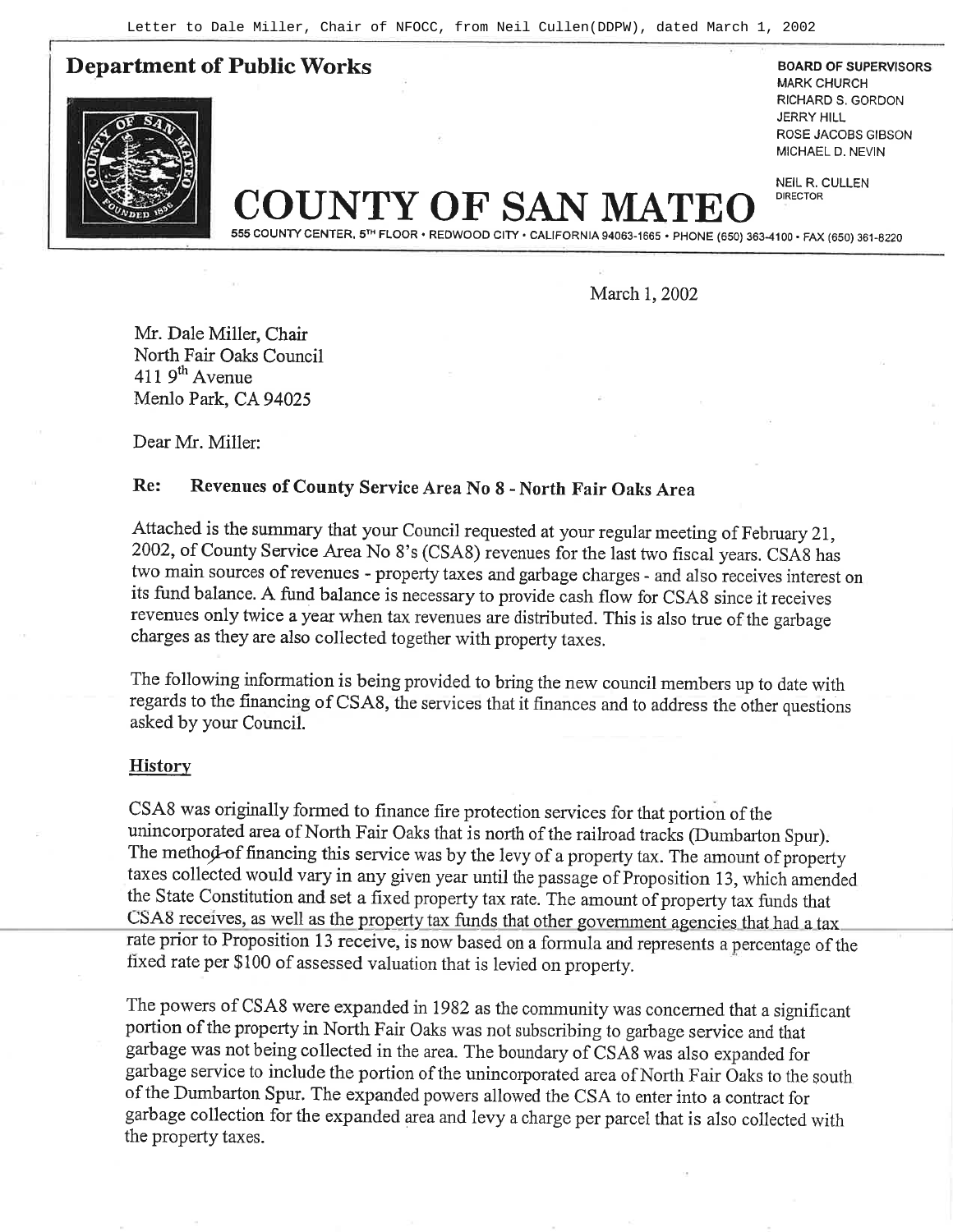Page2

The contract for fire services with Redwood City was also amended in 1997 which resulted in cost savings to the CSA. However, there is no provisions for reducing the tax rate as provided by Proposition 13 . Therefore, the Board of Supervisors, through the required public process, expanded the powers of the CSA in order that the funds made available through the savings on the fire service contract could be used for other services as approved for the community.

The Department of Public Work administers CSA8 on behalf of the Board and our fiduciary responsibilify is to advise the Board that there is:

- a) sufficient funds available in CSAS to finance the services that it has contracted for (i.e. fire and garbage);
- b) that the proposal to use the funds collected are in keeping with the intended use for which the funds are being collected.

We therefore continually monitor the fire service costs to insure that property tax funds are and will be available to pay for this service, and track and differentiate between the tax revenues and the garbage revenues in order to insure that the expenses financed with the fees collected for garbage service are related to that service.

#### Services Approved for the Community

The Board of Supervisors is the governing board of CSAB and the Board approves the yearly budget for CSA8. The additional services that have been approved by the Board, either through the yearly budget process or by a separate action of the Board, are listed on the Expense Summary that was previously sent to your Council and which is also attached.

#### Past Council Input on Requested Services

Your Council has also asked how it can have input into the services that CSA8 can provide to the community. There are two avenues that your Council has used in the past to make recommendations on proposed services. Your Council has made recommendations to the Board regarding:

- 1) specific programs to be financed with CSA8 funds; and
- 2) general programs which did not include or identify the source of funding for the program.

An example of specific recommendations is the adjustment in the rates for garbage collection or garbage service that your Council has reviewed and recommended in the past, and the recommended use of CSA8 funds for specific streetscape elements for the Middlefield Road Project which will be expensed this fiscal year.

Examples of general programs recommended and supported by your Council include the Community Policing program and support for the Middlefield Road Festival.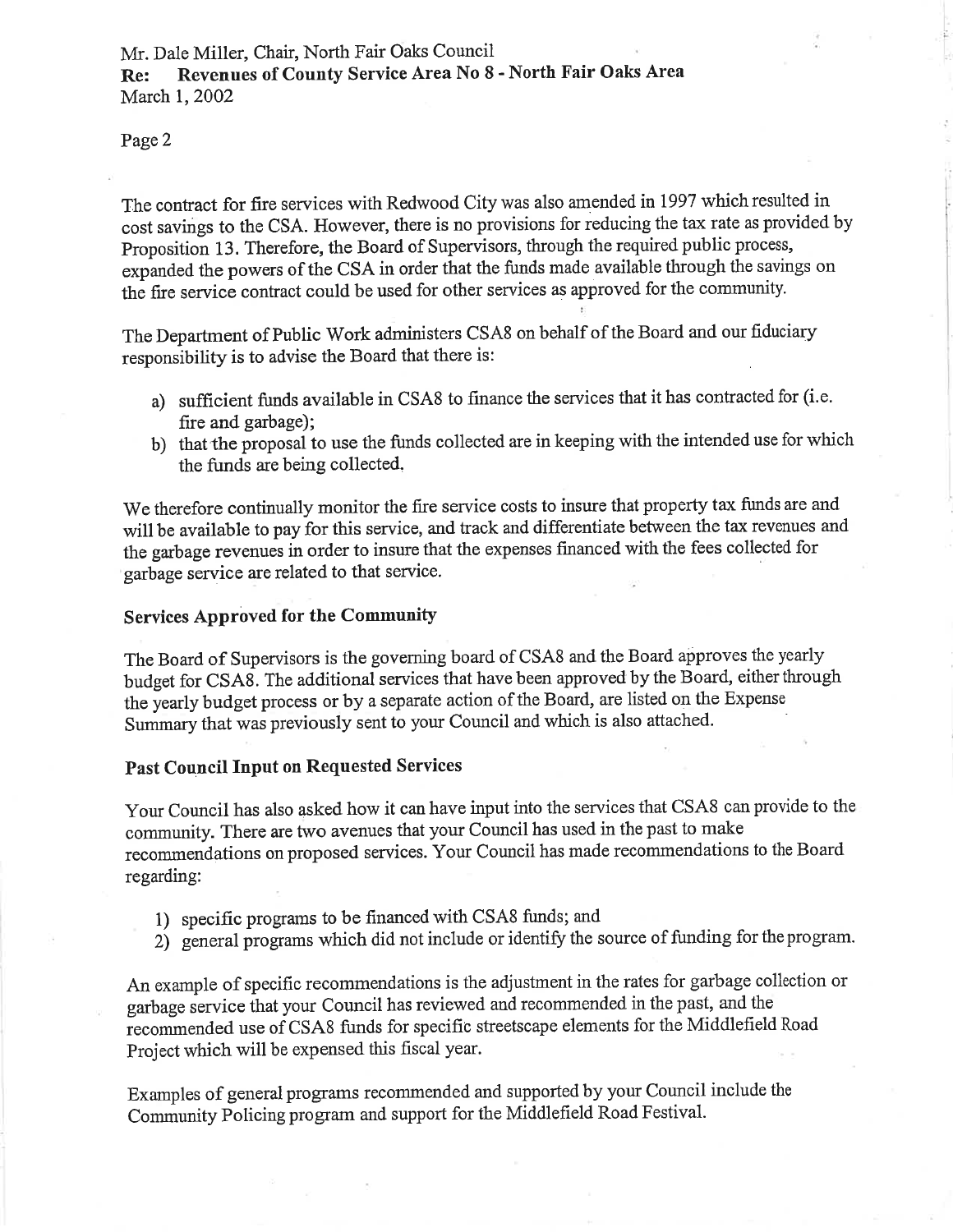Mr. Dale Miller, Chair, North Fair Oaks Council<br>Re: Revenues of County Service Area No 8 - North Fair Oaks Area March 1, 2002

Page 3

#### Future Council Input on Proposed Services

Your Council may in the future have other programs that you are interested in seeing provided in the North Fair Oaks area which require financing. Your Council can continue to use the specific or general recommendation format that has been used in the past, or develop more specific program recommendations that canbe presented to the Board of Supervisors for their consideration. I recommend that your Council discuss specific program recommendation with Supervisor Rose Jacobs Gibson or her staff early in your deliberations. This will allow your Council to determine early on if there is support for the specific program at the Board level and also allow staff time to evaluate the cost impact on the revenues of CSA8, in light of other on going programs and the fiscal constraints of CSA8 as described above.

I can be reached at 650-599-1421 if you or other Council members have and questions regarding CSA8.

Very truly yours,

Neil R. Cullen Director of Public Works

NRC:sdd F:\USERS\ADMIN\P&S\CSA8\2002\CSA 8 Revenue Explanation Feb 28 dw.doc

Encl: revenue/expense summary

cc: Supervisor Rose Jacobs Gibson Members, North Fair Oaks Council Tiara Pena, Legislative Aide to supervisor Rose Jacobs Gibson Donna Vaillancourt, Management Services Division Manager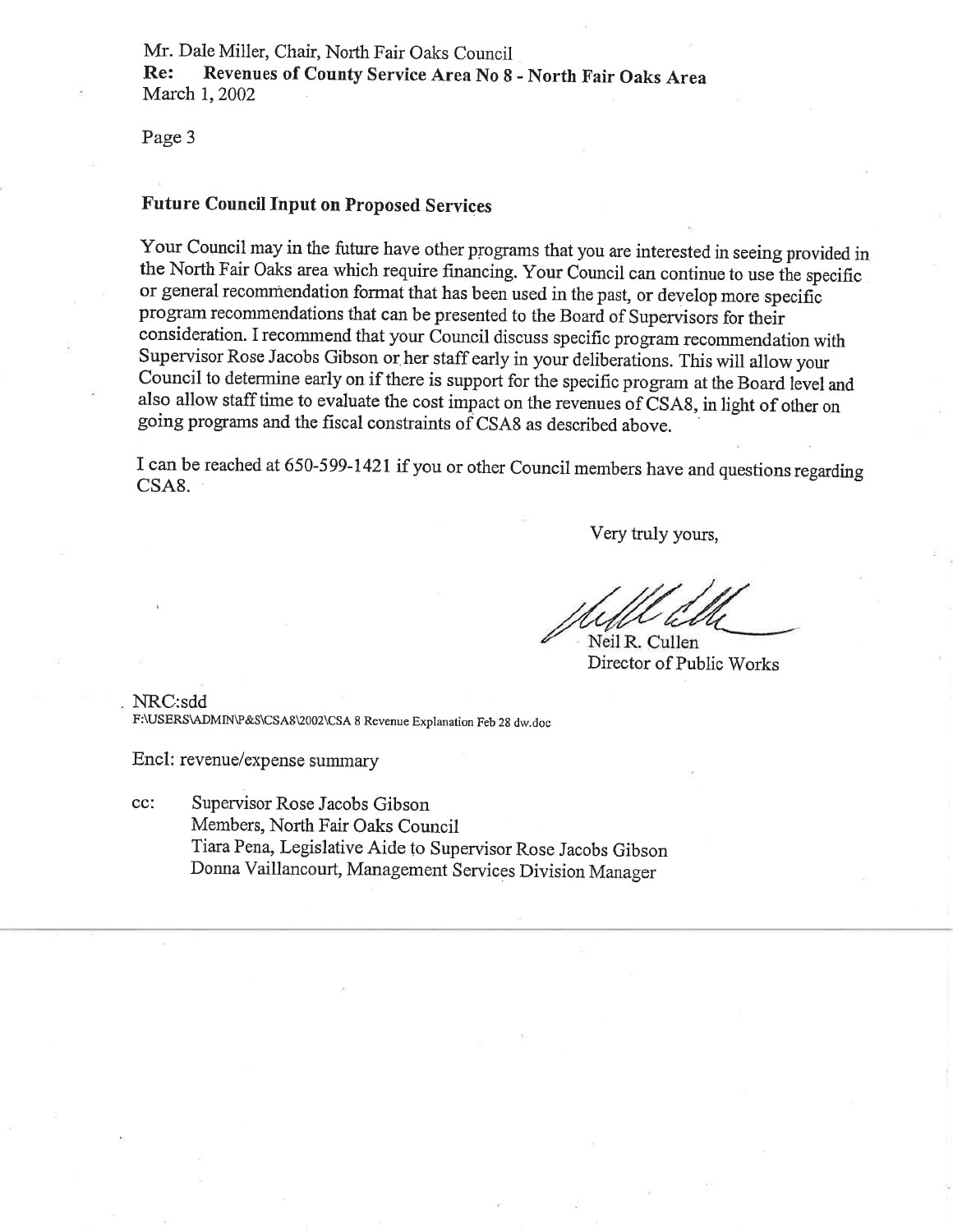

# COTINTY OF SAN MATEO

### Inter-Departmental Correspondence

Date: January 25, 2002

TO: Tiare Pena, Legislative Aid to Supervisor Rose Jacobs Gibson '

FROM: Neil R. Cullen, Director of Public Works

SIIBJECT: County Service Area S (CSA 8) Erpenditures

Attached is a spreadsheet indicating CSA 8 expenses for the last two years. The CSA receives revenue from two sources:

- 1. Garbage collection fees that are collected on the property tax bill and which are used to pay for garbage collection in the area. Thè Boæd of Supervisors must hold a public hearing each year to confinn the charges to be levied.
- 2. Property taxes that are set by formula in compliance with Article 13 (Proposition 13) of the State Constitution. The taxes were initially used to pay for fire protection services. However the agreement with Redwood City was renegotiated which resulted in funds being available to finance other activities.

The attached spreadsheet does not reflect current charges for this fiscal year which includes costs for the Middlefield Road Project that was approved by the Board of Supervisors.

Neil R. Cullen Director of Public Works

NRC:sdd<br>F:\USERS\ADMIN\P&S\CSA8\BOARDSUP\Memos\2002\CSA8ChargesJan25.doc

Encl: Spreadshee

cc: Donna J. Vaillancourt, Management Services Division Manager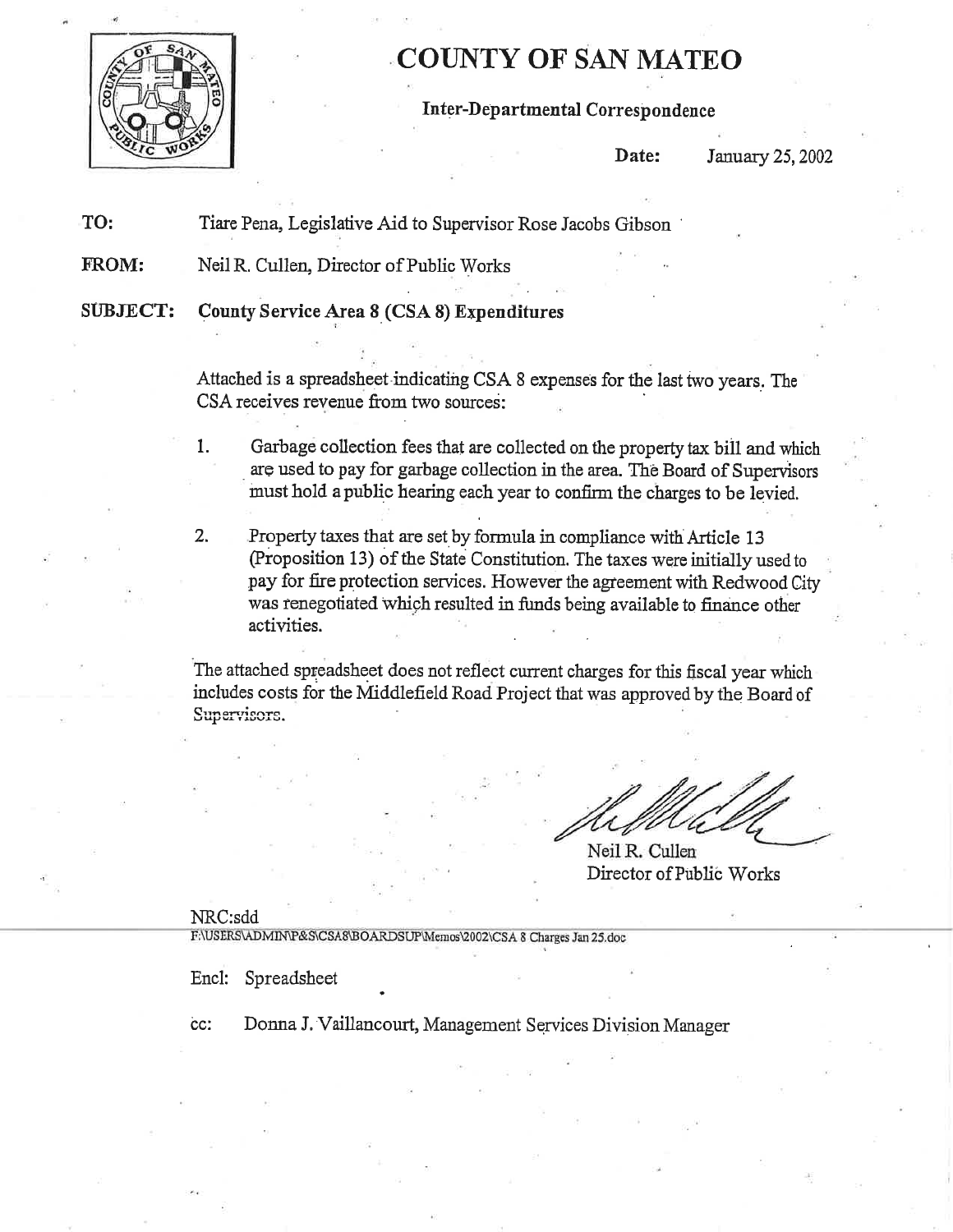#### GOUNTY SERVICE AREA 8 GOMPARATIVE EXPENDITURES ä. FlscAL YEARS 19s9-2000 & 2000'2001

|                                                  |              | FY 1999-2000 | FY 2000-2001 |
|--------------------------------------------------|--------------|--------------|--------------|
|                                                  |              |              |              |
| Fire Protection                                  | CF001        | 217,590.81   | 188,848.88   |
| <b>Garbage Collection Services</b>               | CF002        | 746,286.53   | 787,263.17   |
| Fair Oaks Area Recreational Services Funding     | CF003        | 12,000.00    |              |
| <b>Drafting Services</b>                         | <b>CF004</b> |              | 139.29       |
| Community Policing Program                       | CF006        | 100,000.00   | 50,000.00    |
| Taft Elementary School Playground Reconstruction | CF007        |              | 83,379.00    |
| Taft Elementary School Playground Utilities.     | <b>CF008</b> |              |              |
| Drainage Improvement                             | CF005/010    | 15,638.76    | 420.49       |
| Fair Oaks School Landscaping                     | CF011        | 245.30       |              |
| Middlefield Road Street Fair Signs               | CF012        |              | 1,018.07     |
| Festival Cultural de la Middlefield              | CF013        |              | 10,000.00    |
| TEWCI Grant-Amistad/Friendship Park              | CF014        |              | 10,000.00    |
| Total                                            |              | 1,091,761.40 | 1,131,068.90 |

'l

i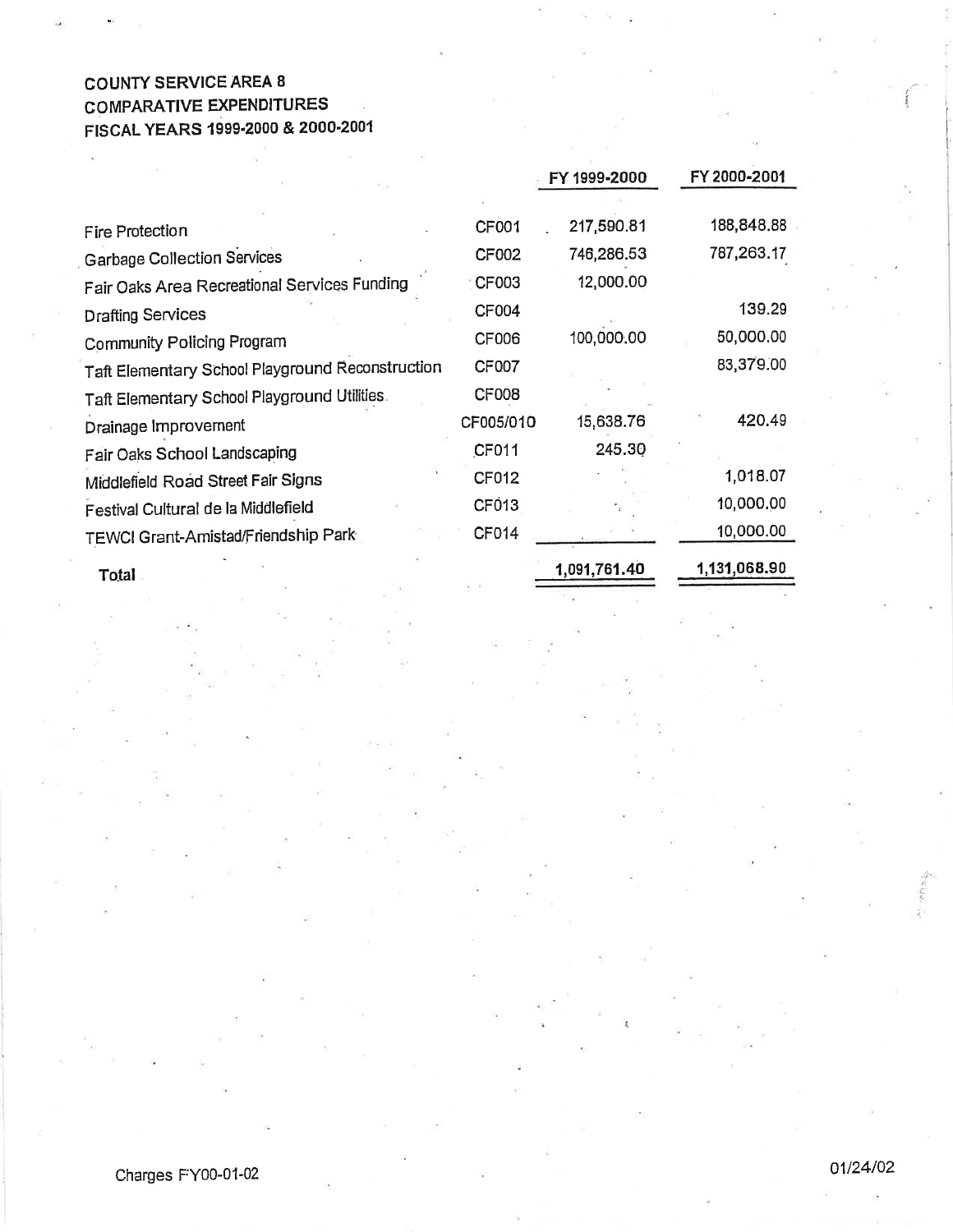#### COUNTY SERVICE AREA 8

GOMPARATIVE REVENUES

FISCAL YEARS 1999-2000, 2000-2001 AND AS OF FEBRUARY 22, 2002, FISCAL YEAR 2001-2002

|      | 1.14                           |   | FY 1999-2000 | FY 2000-2001 | FY 2001-2002 |
|------|--------------------------------|---|--------------|--------------|--------------|
|      |                                |   |              |              |              |
| 1000 | Taxes                          | a | 441,763.89   | 476,960.14   | 326,897.97   |
| 1500 | <b>Interest</b>                |   | 60,862.94    | 69,837.33    | 29,689,99    |
| 1600 | Homeowner Prop Tax Relief      |   | 5,958.52     | 5,798.68     | 2,874.44     |
| 2000 | <b>Refuse Disposal Charges</b> |   | 739,525.08   | 739,192.92   | 420,085.86   |
|      | <b>Total Revenue</b>           |   | 1,248,110.43 | 1,291,789.07 | 779,548.26   |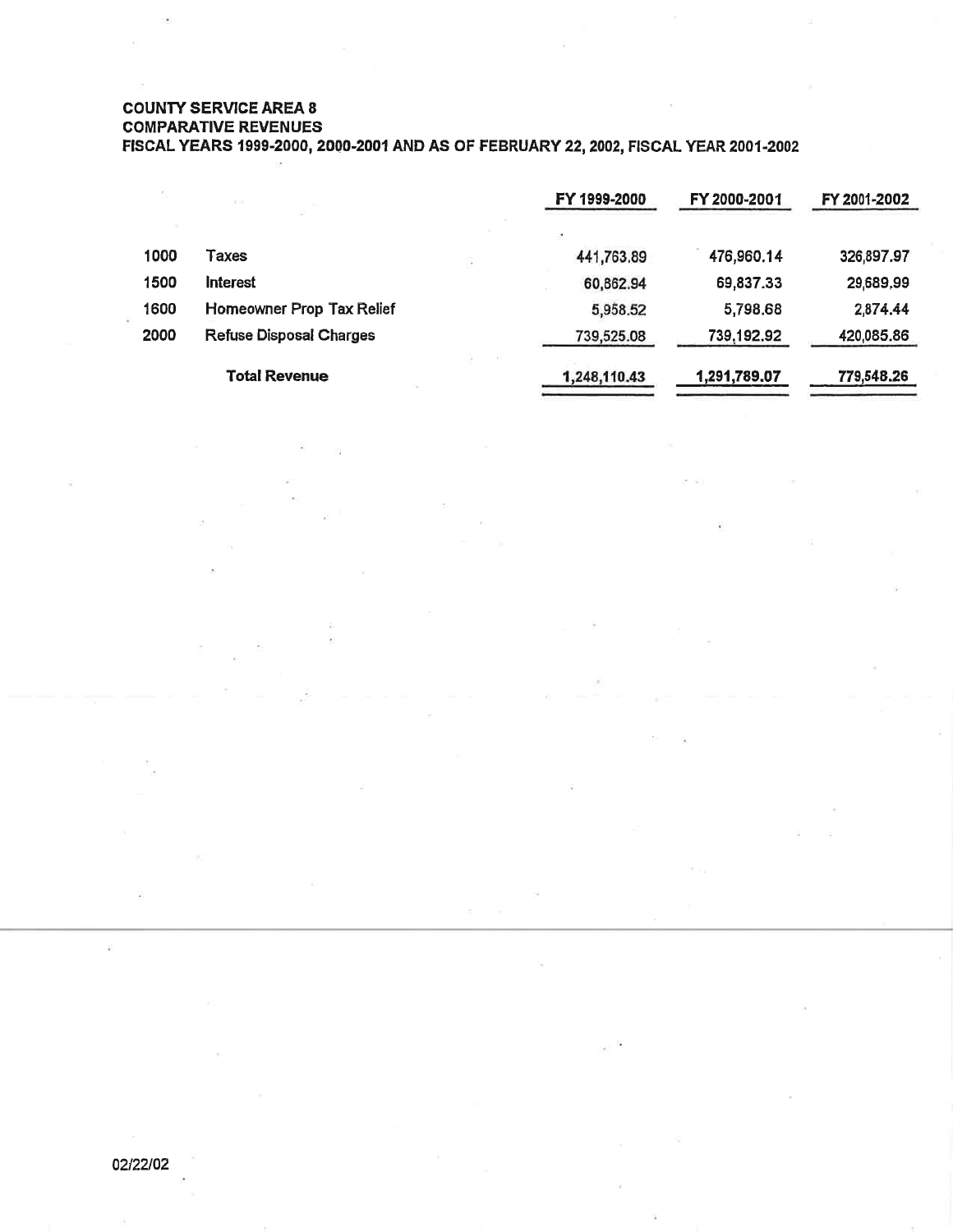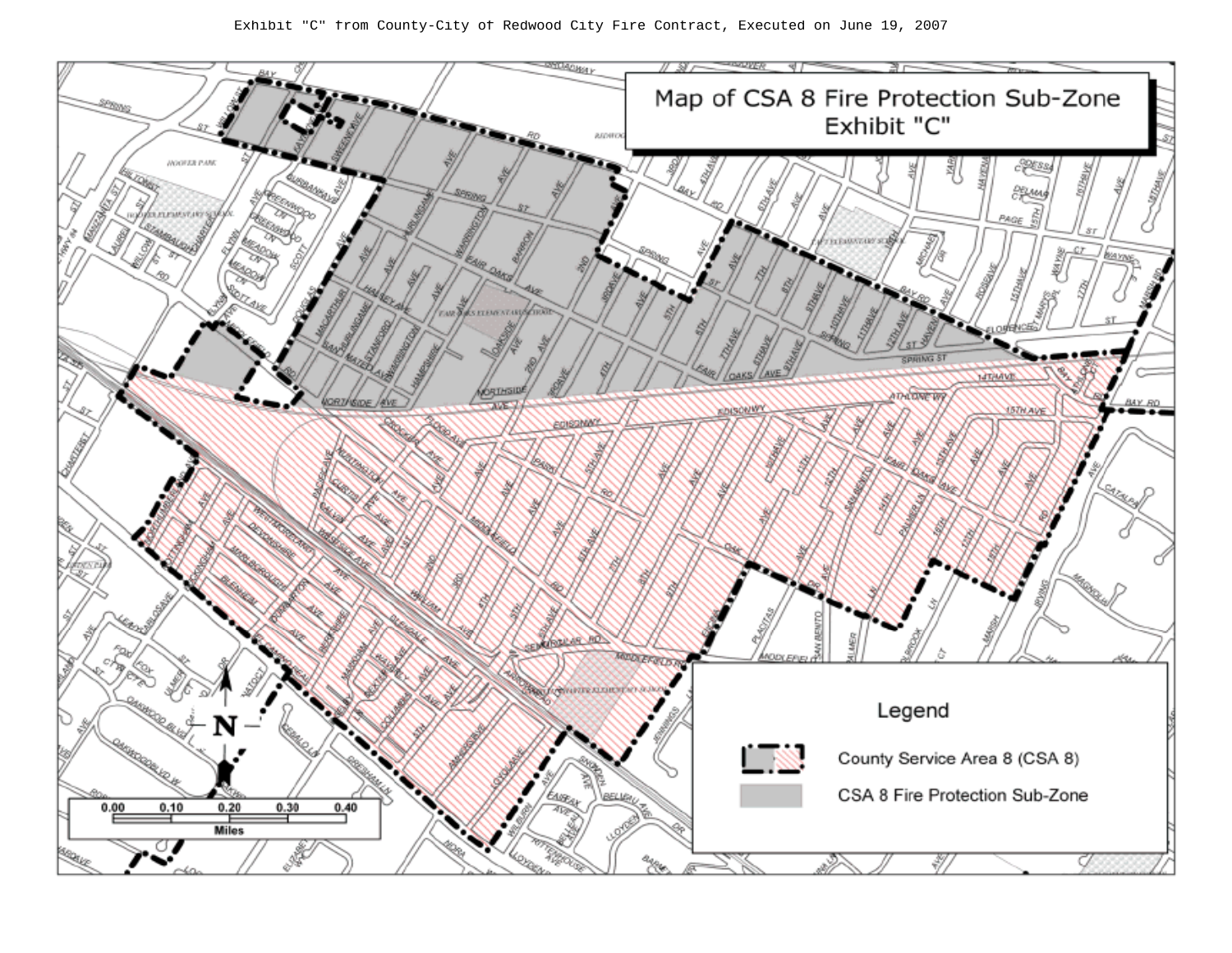- 8. Existing park facilities are not being adequately maintained to serve community needs.
- 9. Many North Fair Oaks residents do not have convenient access to existing parks and playgrounds due to physical barriers $32$ .
- 10. Although many recreational opportunities and services are available in North Fair Oaks, programming is still not adequate to meet the high need in the community, particularly for youth.

#### **County Service Area 8 (North Fair Oaks)**

 $\overline{a}$ 

#### County Service Area Number 8 (North Fair Oaks)

County Service Area No. 8 is a County-governed special district that provides contract fire protection and emergency response to a portion of North Fair Oaks and solid waste disposal by contract to the entire area. North Fair Oaks is a densely populated unincorporated community with a Census 2000 population of 15,440 and described in more detail beginning on page 34. The North Fair Oaks neighborhood is traversed by the Southern Pacific Railroad tracks with the portion south west of the tracks included in the Menlo Park Fire District (formed in 1916).

County Service Area 8 was formed in 1972 upon dissolution of the Dumbarton Fire Protection District that served the portion of North Fair Oaks northeast of the Southern Pacific tracks. At the time, formation of CSA 8 was pursued in order to contract for fire protection from nearby Redwood City Station 11 because the railroad tracks operated as an active freight line creating access problems for fire response from Menlo Park Fire Protection District Station 5 located southwest of the tracks.

In 1984, the balance of North Fair Oaks was annexed to CSA No. 8 in order to provide coordinated garbage collection service for the entire North Fair Oaks Community following the closure of the South County Garbage and Refuse District land fill at the end of Marsh Road. Regular garbage collection service is provided by the CSA 8 and garbage collection fees are assessed on tax bills. CSA 8 does not receive property tax revenue in the area annexed in 1984.

Enabling legislation for county service areas (Gov. Code Section 25213) <sup>[33](#page-14-1)</sup>authorizes county service areas to provide a broad set of municipal services, in essence all services a city may provide (except land use). In 1997, the Board of Supervisors, as governing body of the District adopted a resolution expanding the powers of CSA 8 to include the broad set of services permitted under County Service Area law.<sup>[34](#page-14-2)</sup> Since that

<span id="page-14-1"></span><span id="page-14-0"></span><sup>&</sup>lt;sup>32</sup> Barriers include Southern Pacific and Caltrain Tracks, lack of sidewalks and adequate paving near train tracks.<br><sup>33</sup> Prior to re-write of County Service Area law in (), authorized services were enumerated in Section

<span id="page-14-2"></span>include but are not limited to fire and police protection, parks and recreation, road maintenance, flood control, sewer and water.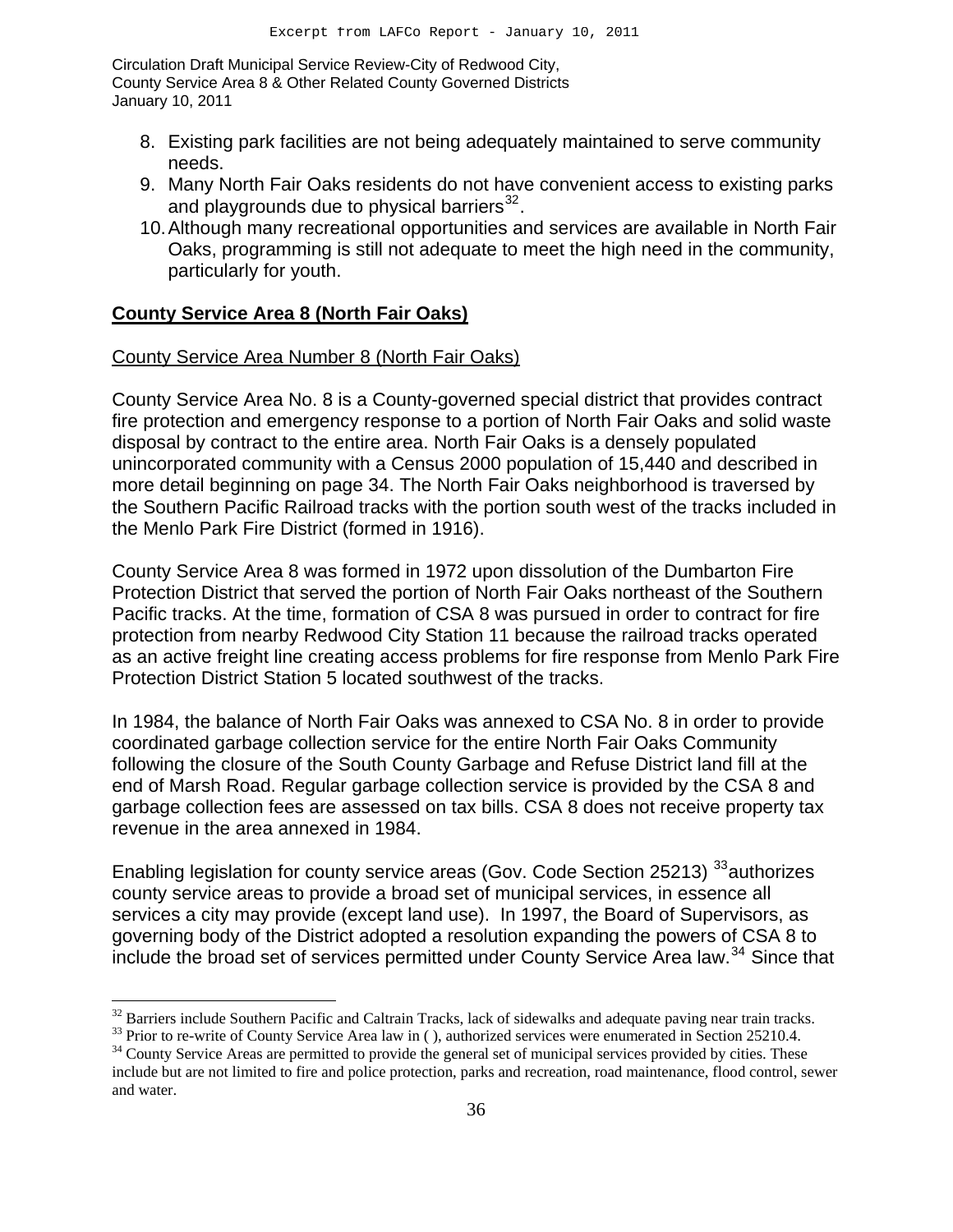time District revenues have funded graffiti abatement, joint operation with Redwood City of the Fair Oaks Community Center, community policing by the Sheriff in the entire area of the District and funding of a Sheriff substation on Middlefield Road and contribution to Garfield School Playground Maintenance.

Since that time, provisions of the Cortese Knox Hertzberg Act were amended to require that LAFCo identify which of the services of a multi-purpose district are actively provided and which are inactive. Pursuant to Government Code Section 56425(i), in preparing a municipal service review and sphere update, LAFCo is required to prepare a statement of the nature and location of functions and services provided by the districts. If a district proposes to add a new service permitted under district enabling legislation, the District must apply to LAFCo for approval. County Service Area 8 provides the following services in the areas as specified and any other services authorized by the enabling legislation are inactive:

| <b>Garbage Collection</b> | District-wide                                                                    |
|---------------------------|----------------------------------------------------------------------------------|
| Community policing        | District-wide                                                                    |
|                           | Fire & Emergency Service by Contract Area east of So. Pacific Tracks (fire zone) |
| Graffiti Abatement        | District-wide                                                                    |
| Playground maintenance    | <b>Garfield School</b>                                                           |
| <b>Community Center</b>   | Fair Oaks Center (Joint Operation w/RWC)                                         |

If in the future the Board of Supervisors as governing body of the District determines that other services permitted in CSA enabling legislation should be provided and funded by CSA 8, the County Board of Supervisors as governing body of the District could apply to LAFCo. The application would include a plan for providing services and a proposed budget including revenues to fund service. Based on infrastructure deficiencies identified above, future consideration may be given to expanding CSA 8 powers to address these deficiencies.

#### County Service Area 8 Budget

As noted above, District formation boundaries included the portion of North Fair Oaks not included in Menlo Park Fire District and the District levied a tax to fund fire protection. When Proposition 13 was enacted in 1978, the District therefore received a share of the 1% property tax. When the District boundaries were expanded to include the balance of North Fair Oaks so that the entire area could receive coordinated garbage collection service, no property tax share was transferred to the District for the annexation area because as an enterprise activity, garbage collection was funded with user fees collected on the property tax. The following illustrates sample tax rate areas and property tax distribution in the two zones of County Service Area Number 8. In the formation area (formerly Dumbarton Fire District), the District receives approximately 16% of the 1% property tax and in the portion annexed to expand garbage collection service to all of North Fair Oaks Menlo Park Fire District receives approximately 16% of the 1% property tax.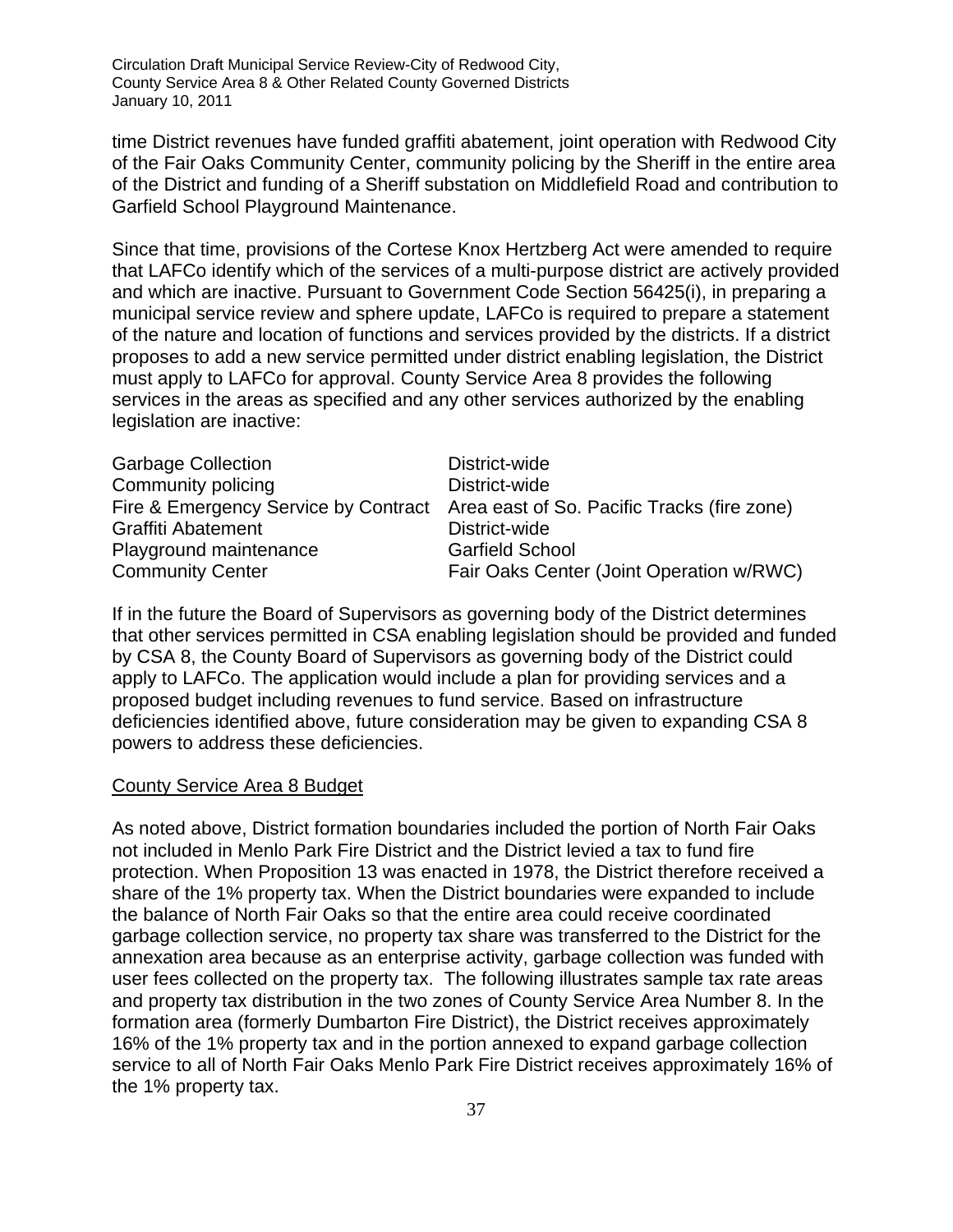#### County Service Area No. 8 - North Fair Oaks - Fire Tax Zones Sample Tax Rate Area

| (Contract with RWC for Fire Protection) |       | (Portion in MPFPD)                       |              |
|-----------------------------------------|-------|------------------------------------------|--------------|
| Agency                                  | Share | Agency                                   | <b>Share</b> |
| <b>General County Tax</b>               |       | 0.241107 General County Tax              | 0.242538     |
| Free Library                            |       | 0.035147 Free Library                    | 0.035355     |
| Redwood City Elem Genl Pur              |       | 0.240446 Redwood City Elem Genl Pur      | 0.241873     |
| Sequoia High Genrl Purpose              |       | 0.158872 Sequoia High Genrl Purpose      | 0.159815     |
| Sm Jr College Gen Pur                   |       | 0.06899 Sm Jr College Gen Pur            | 0.069399     |
|                                         |       | County Service Area No 8                 | $\Omega$     |
| County Service Area No 8                |       | 0.166187 Menlo Park Fire District        | 0.161238     |
| <b>Fair Oaks Sewer District</b>         |       | 0.012114 Fair Oaks Sewer District        | 0.012186     |
| Midpeninsula Reg. Open Space            |       | 0.018681 Midpeninsula Reg. Open Space    | 0.018792     |
| Bay Area Air Quality Management         |       | 0.002126 Bay Area Air Quality Management | 0.002138     |
| <b>County Harbor District</b>           |       | 0.003586 County Harbor District          | 0.003608     |
| Mosquito Abatement                      |       | 0.001952 Mosquito Abatement              | 0.001964     |
| Sequoia Hospital District               |       | 0.01489 Sequoia Hospital District        | 0.014978     |
| <b>County Education Tax</b>             |       | 0.035903 County Education Tax            | 0.036116     |

The District's adopted 2009-10 budget includes a fund balance of \$3,105,458, property tax revenues of approximately \$819,594, service fee (garbage collection) revenue of \$1,024,070 and other revenues including interest and franchise fees of \$125,149. As shown in the County's 09-10 budget schedule, District expenditures include contract fire protection of \$290,547 and garbage collection service of \$1,036,695. Because the property tax received in the original formation boundaries exceeds the cost of contract fire protection for this area and because garbage rates cover the cost of service, the District maintains a fund balance while using some excess revenues to fund other programs in North Fair Oaks consistent with the Board of Supervisor's resolution expanding district powers.

#### County of San Mateo Comments:

The County of San Mateo comments that given the fact that CSA 8 collects property tax for the eastern portion it may be appropriate for the County to considering activating powers of a CSA to include construction and maintenance of drainage facilities within the specific area or collaborate through financial participation with the City of Redwood City as the downstream agency on storm drain improvement projects to benefit the area.

#### Menlo Park Fire Protection District (MPFPD) Comments

The Menlo Park Fire Protection District comments are attached. In summary, MPFPD comments that the District is a partnering agency with San Mateo County, City of Redwood City and specifically the Redwood City Fire Department as it pertains to providing Fire, Emergency Medical and Emergency Response services under County